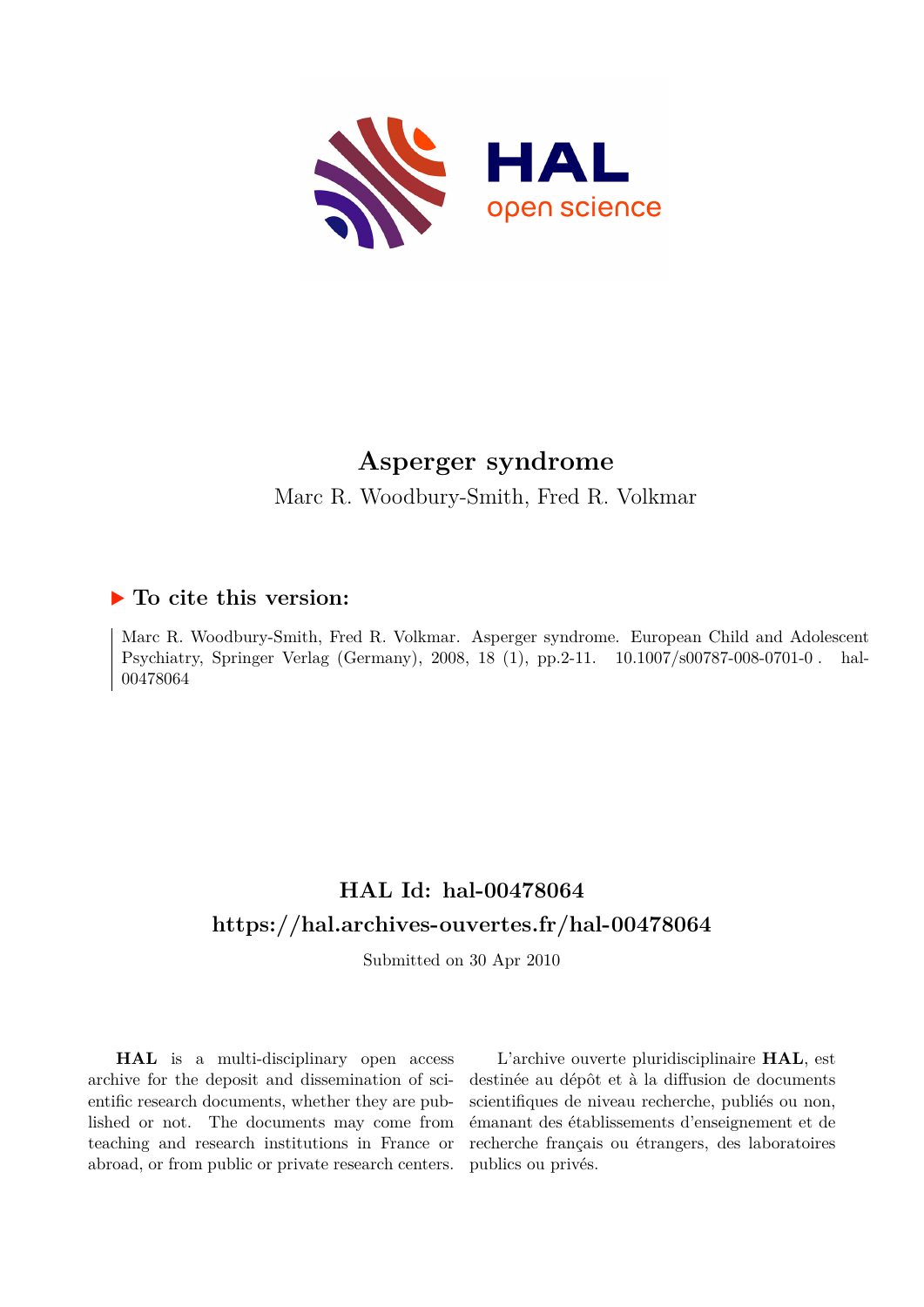Marc R. Woodbury-Smith Fred R. Volkmar

# Asperger syndrome

Accepted: 8 April 2008 Published online: 18 June 2008

M.R. Woodbury-Smith  $(\boxtimes)$ Autism Research Centre and Section of Developmental Psychiatry University of Cambridge Douglas House, 18 b Trumpington Road Cambridge CB2 2AH, UK E-Mail: marcwoodburysmith@doctors. org.uk

F.R. Volkmar Yale Child Study Center Yale University School of Medicine 230 South Frontage Road New Haven 06520, USA

**E** Abstract Asperger syndrome (AS) is a chronic neurodevelopmental disorder of social interaction, communication, and a restricted range of behaviors or interests. Although not generally associated with intellectual disability, the severe social disability and, in many cases, associated mental health and other medical problems, result in disability throughout life. The diagnosis is often delayed, sometimes into adulthood, which is unfortunate because there are now a range of interventions available, and the current evidence supports intervention starting as early in childhood as possible. The aim of this

review is to present a description of AS, an up to date synopsis of the literature pertaining to its etiology, co-morbidity and intervention options, and a discussion of current nosological controversies.

**Key words** Asperger syndrome – autism spectrum disorders

## Conceptual issues

In 1944 Hans Asperger, an Austrian pediatrician, writing in German, described four boys aged between 6 and 11 years who had come to his attention because of difficulties relating to their peers ([3] translated in  $[28]$ ). Unknown to him, a child psychiatrist working at Johns Hopkins in Baltimore, Leo Kanner, described 11 children with similar impairments of social interaction, communication and behavior the previous year, and coined the term 'infantile autism' [44].

Wing [103] essentially introduced Asperger's syndrome to the English speaking scientific community when she described 34 cases, aged between 5 and 35 years, who had a clinical presentation similar to

Asperger's account. Wing, however, proposed some modifications to the syndrome based on her cases. For example, although Asperger thought the condition unrecognizable prior to 3 years of age, Wing suggested that difficulties were present in the first 2 years of life, including the absence of imaginative play and speech abnormalities. Wing also noted the similarities between autism and Asperger syndrome (AS). However, although most researchers have drawn close parallels between AS and autism, arguing for the existence of a continuum, the autism spectrum disorders (ASDs) [104], the relationship between AS and autism remains unresolved, as will be discussed subsequently [45, 46, 61, 109].

Before its introduction in the ICD-10 [110] and DSM-IV [1], AS tended to be conceptualized as either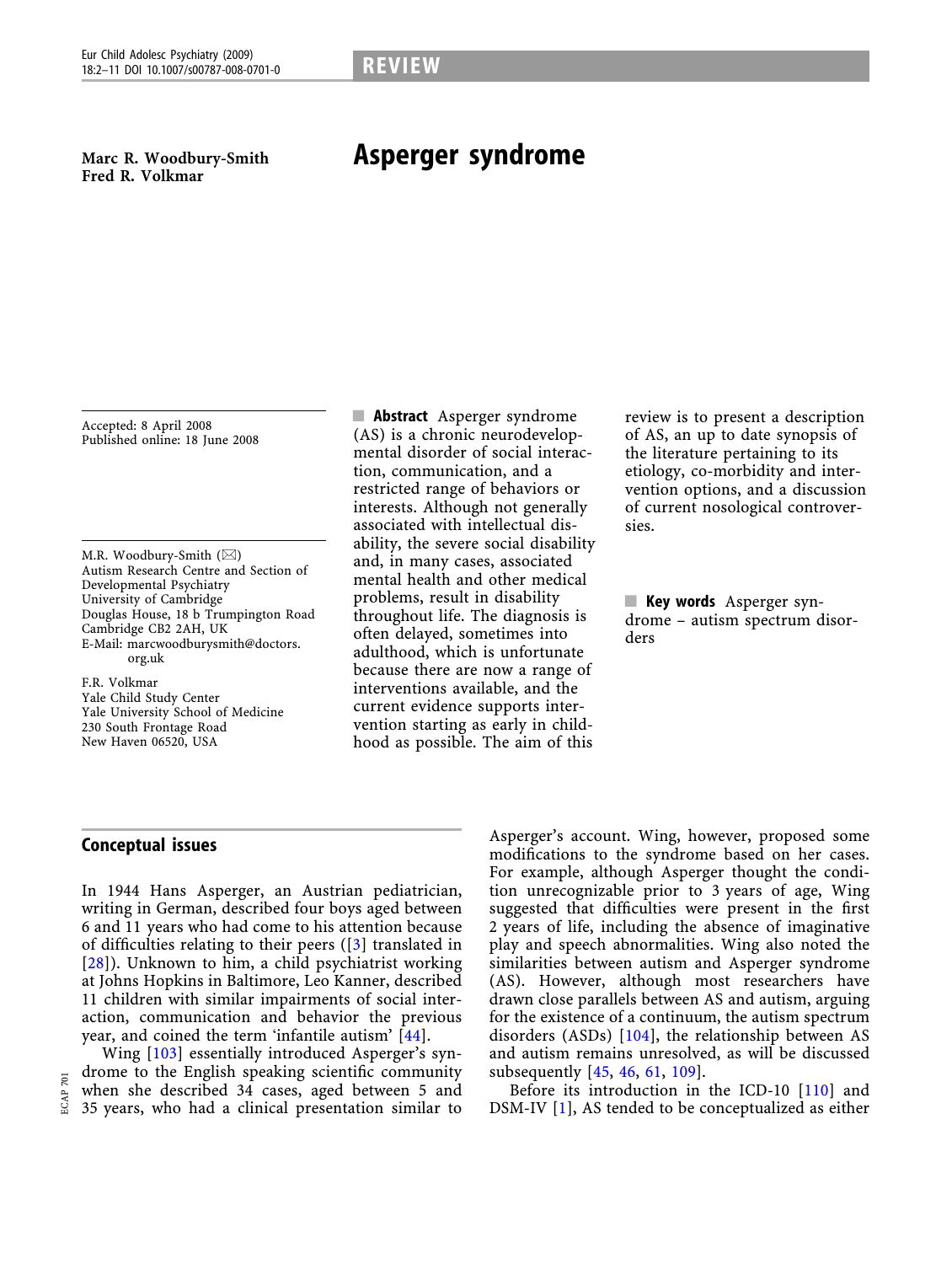(1) a mild form of autism, (2) a manifestation of autism in people of normal intellectual ability, (3) a higher verbally functioning form of autism, or (4) a -socially motivated' form of autism. To complicate things, several different diagnostic criteria had been proposed. Its inclusion in ICD-10 and DSM-IV was intended to provide a set of criteria to overcome this problem. In the field trial conducted as part of DSM-IV and ICD-10 cases with clinical diagnoses of Asperger disorder were noted to differ BOTH from those with autism (e.g., in terms of verbal-performance IQ profile and increased rates of unusual circumscribed interests in AS cases) and those with pervasive developmental disorders not otherwise specified (PDD-NOS), with significantly greater severity of social difficulties in cases of AS [99]. Although offering the possibility of a single set of criteria that allow data across studies to be compared, the result has, unfortunately, been simply to change rather than solve the conceptual problems.

When AS was introduced in the ICD-10 and DSM-IV it was placed alongside autism as a pervasive developmental disorder, sharing the same criteria with autism, but differing in terms of its apparently normal cognitive functioning and language development, the 'onset' rule, and on the basis of a number of communicative impairments that are present in autism but absent from AS. In addition, autism automatically takes priority in the diagnostic hierarchy (the 'precedence' rule). However, it has been argued that because of these onset and precedence 'rules', diagnosing AS becomes a near impossibility [52, 58], and the diagnosis is 'tilted' towards autism on the basis of vague developmental phenomena rather than on real empirical data concerning developmental pathways to social disability [109]. In addition, in view of the fact that they 'share' diagnostic criteria, the study of the differentiation of AS vis-à-vis autism has become problematic and tautological, and, therefore, it is no surprise that most research supports a relationship between them, and examination of external validity thus becomes meaningless.

It is important for the classification debate to move beyond the current arguments concerning the relationship between autism and AS, and instead examine the external validity of more sophisticated operationalised criteria. Several different models are possible, based on the absence or presence of early language impairments, or based on 'active but odd' versus 'socially aloof' groupings for example. At the current time, the strongest evidence for external validity is when a definition closer to Asperger's description is used [46], as emphasized in the text revision of the DSM-IV, but, sadly, not incorporated into its diagnostic criteria.

Another related nosological uncertainty is the internal validity of AS. As discussed subsequently, both ICD-10 and DSM-IV have de-emphasized the communication impairment in favor of the social and behavioral features. This is unfortunate, as Asperger, Wing and others have argued that they are common and an essential feature. What is also unclear, however, is whether people with AS differ from one another because of differences in severity of symptoms, or whether there are 'subgroups' according to different phenotypic features, such as communication features, or pattern of ritualistic behaviors [29, 73, 82, 86]. The results have failed to reach any consensus. Whilst a number of studies have shown that people with AS differ according to a severity gradient [73, 86], others have shown evidence for subtypes [29, 82], which is also reflected in everyday clinical practice, where wide variation in symptomatology is seen. It is important to clarify this from both a nosological and genetic point of view.

## Clinical characteristics

Most experts agree that impairment of reciprocal social interaction is the sine qua non of both AS and autism [95]. People with AS are typically motivated to interact with others, but find themselves socially isolated because of their odd communication style [45, 95, 103], which is often overly formal and may take the form of an in-depth monologue about a topic of special interest regardless of whether their interlocutor is interested or not. As Asperger originally emphasized, these are children who 'talk before they walk' and 'words are their lifeline'-a stark contract to autism where speech is typically delayed and usually not a source of great strength. In AS speech is often verbose and tangential. There may also be peculiarities to the speech itself [45, 95, 103]. For example, it may lack the normal prosody and may also be odd in terms of volume, rate or rhythm. Sometimes pauses reflect the difficulties people with AS have in formulating answers to questions and structuring their discourse. As previously indicated, these pragmatic language impairments were unfortunately de-emphasized in the DSM-IV and ICD-10.

People with AS often engage in restricted and repetitive patterns of behavior [45, 95, 103]. Whilst these are categorized in both ICD-10 and DSM-IV as being of four different types, they can be usefully conceptualized as 'lower level' (including stereotyped motor movements) and 'higher level' (including rituals and circumscribed interests). Among people with AS, these behaviors are more likely to manifest as resistance to change in a personal routine or in their immediate environment, or with the pursuit of a circumscribed interest. Such interests are generally focussed on amassing large amounts of information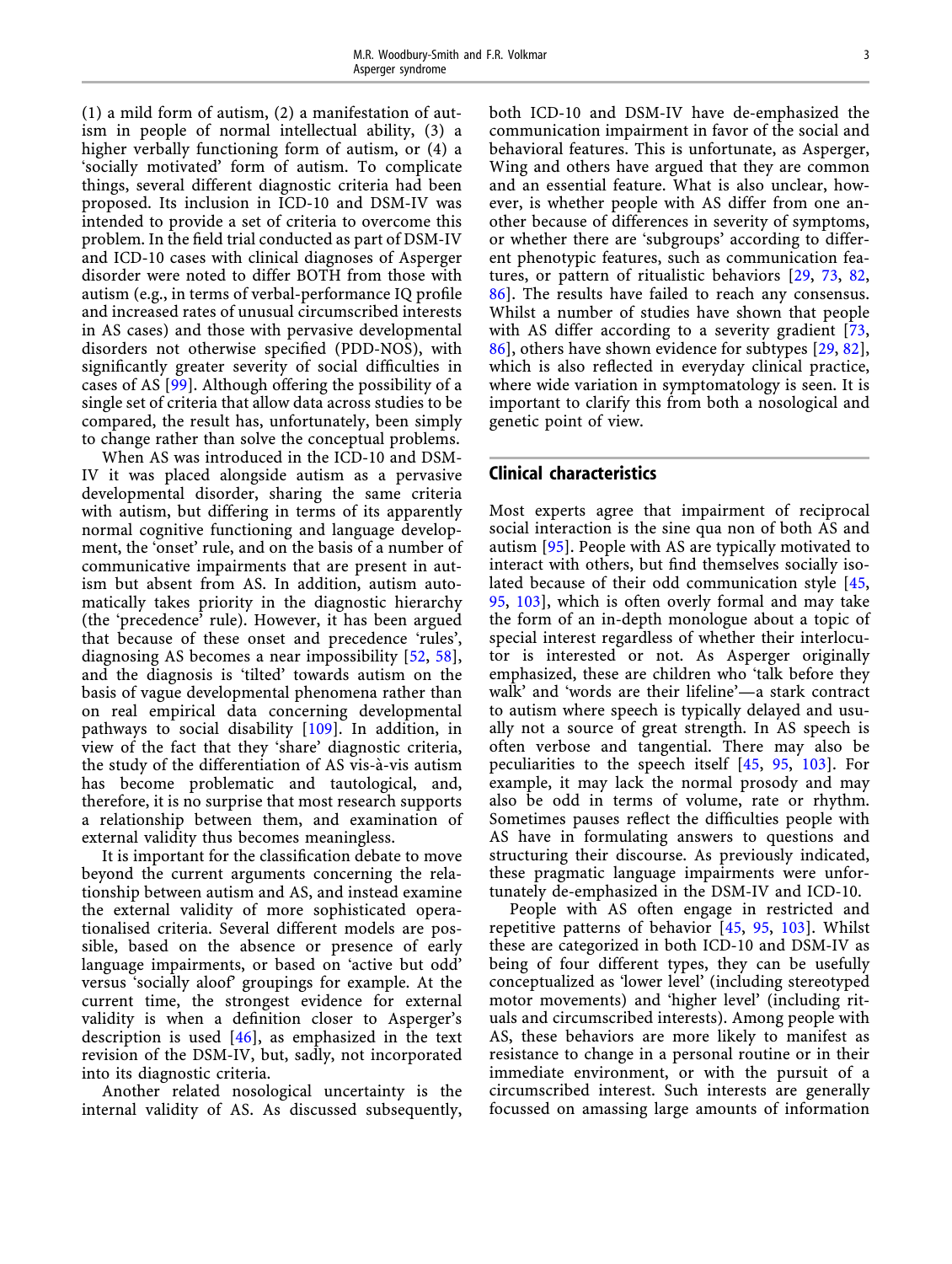on a particular topic, and typically, will take up a large amount of the individual's time, and take precedence over other activities. This intensity easily differentiates such interests from those of their peers. Importantly, such interests take precedence over social activities with peers, and 'interaction' with others may take the form of one-sided talk about their interest. What is also notable is that there is an increased engagement in such interests with age, and they can be debilitating in terms of frequency of engagement as well as degree of distress that they cause the person and their family [85].

A recent retrospective analysis of cases seen by Asperger indicated that of the 44 with detailed information, 82% clearly had special circumscribed interests  $[41]$ . The nature of the interest was mentioned for 33 cases, allowing categorization. A whole range of interests were represented, including animals and nature ( $N = 10$ ), scientific interests ( $N = 9$ ), and collecting facts ( $N = 8$ ), and more rarely hobbies that could not be classified such as a fascination with puns, Mickey Mouse and national socialism.

### Diagnostic methods

Currently, the gold standard diagnostic approach is to use clinical judgment combined with a combination of the autism diagnostic interview revised (ADI-R) [55] and autism diagnostic observation scale (ADOS) [54]. The ADI-R is a semi-structured interview with a primary caregiver, while the ADOS is a semi-structured play/interactive session. Both require specific training in administration. Both have algorithms for ICD-10 and DSM-IV diagnoses of autism, and also allow diagnosis of AS to be made based upon the precedence and onset rules discussed above. An alternative widely used semi-structured diagnostic instrument is the diagnostic interview for social and communication disorders (DISCO) [105]. A number of other instruments are available, specifically designed to be used where a diagnosis of AS is queried. These include screening instruments (ASQ [12], AQ [8], ASSQ [22]) and diagnostic instruments (ASDS  $[64]$ , GADS  $[36]$ , ASDI  $[35]$ ). Most of these have data on validity and reliability and are commercially available. As with any standardized diagnostic tool, they do not replace good clinical judgment.

## Co-morbidities

Most of the research on co-morbidities in PDDs has focussed on autism [31, 50, 111]. However, there is also consistent evidence that AS is associated with an

increased prevalence of certain mental health problems [47, 103], in particular depression [34] and anxiety [90, 92], as well as certain medical problems, notably seizures and sleep problems [23], and other developmental disorders, namely Tourette's syndrome [7] and ADHD [34]. Unfortunately, many of these studies are based on psychiatric clinic samples, and diagnoses have been given according to clinical judgment rather than standardized measures, and further research in this area is needed. This notwithstanding, in the meantime it seems reasonable to conclude that co-morbidity is relatively common.

## Differential diagnosis: related concepts

A number of other diagnostic labels have been used, and continue to be used, to describe people of normal intellectual ability who have difficulties with social interaction and communication. These include nonverbal learning disability from neuropsychology [75], schizoid personality from child psychotherapy [106, 107] and right hemisphere learning disability from child neurology [20, 101]. However, AS is the only term used in the current volumes of the DSM-IV and ICD-10.

What is unclear is whether these are fundamentally different syndromes or labels evolved from different areas of clinical expertise describing what is fundamentally the same syndrome. The term schizoid personality of childhood was coined by Wolff to describe a group of children whose clinical phenotype, whilst similar to Asperger's, was characterized by (1) prominent conduct disorder, (2) better adult adjustment, and (3) a slight increased risk of schizophrenia. In contrast nonverbal learning disabilities (NLD)  $([75]$  and for recent review see  $[76]$ ) is used to describe individuals with social and communicative difficulties who have a significant verbal/performance discrepancy favoring the former. Finally, the term developmental learning disabilities of the right hemisphere (DLDRH) [101] has been used to describe a cluster of symptoms that were associated with damage to the right side of the brain. Whilst there is little doubt that DLDRH is synonymous with NLD, and AS is synonymous with Wolff's cases, the relationship beyond this needs further clarification.

The relationship between AS and obsessive–compulsive symptoms (including obsessive–compulsive disorder (OCD) and, among adults, obsessive–compulsive personality disorder) is also not entirely clear, and the differential diagnosis can sometimes be difficult. In most instances of AS, however, the repetitive patterns of behavior, in particular the pursuit of circumscribed interests, are often associated with pleasure and mastery rather than egodystonicity. Even so,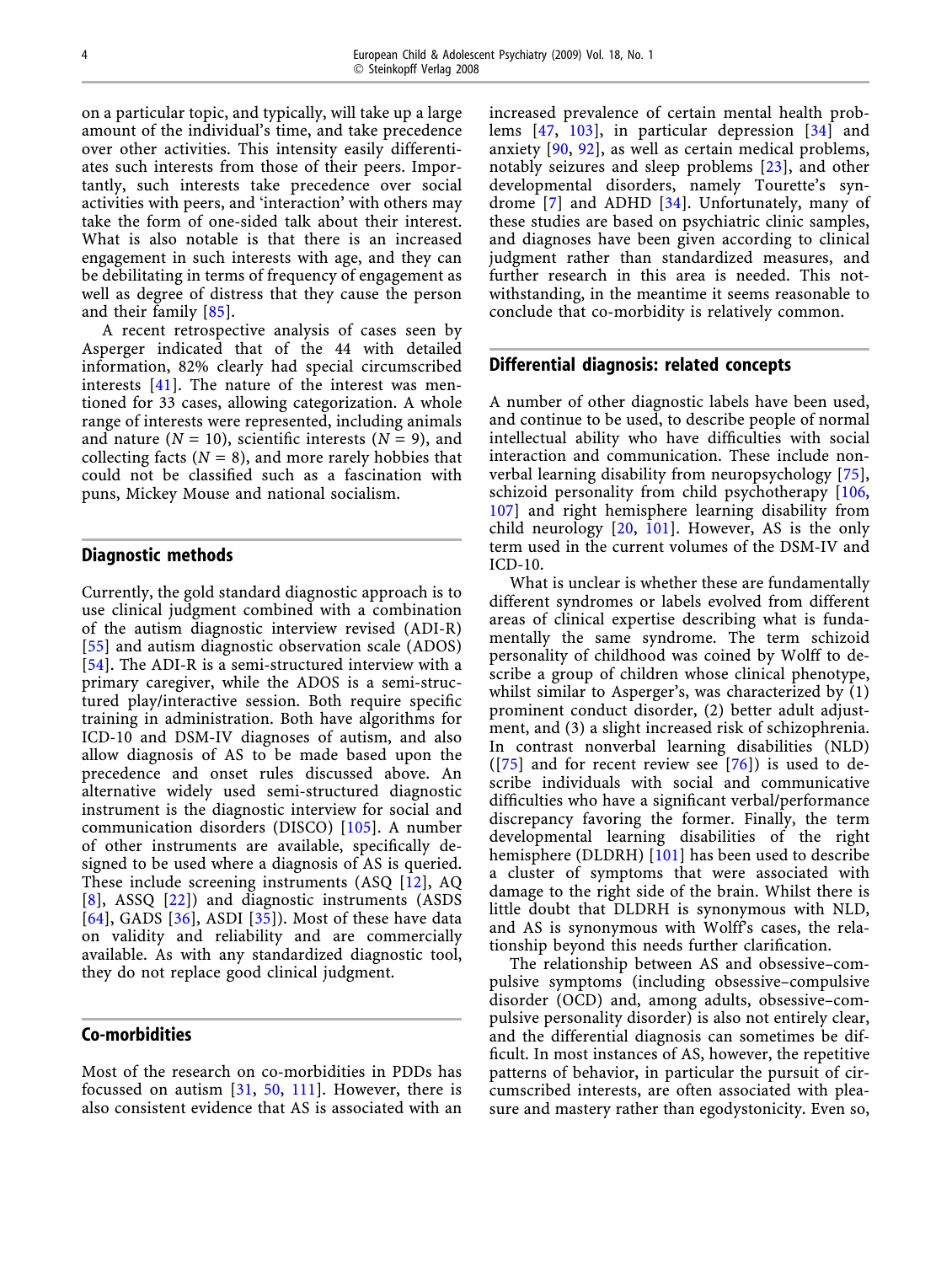the similarities between these disorders may suggest a more fundamental relationship [11], which requires further exploration.

## Epidemiology

Ehlers and Gillberg [21], using their own diagnostic criteria, found a point prevalence of 28.5/10,000 (95% CI 0.6–56.5/10,000) for AS. Examining six other studies that ascertained the prevalence of AS alongside autism [26, 27] leads to a median prevalence estimate of 2.6/10,000. Of particular note is that these surveys consistently found the rates of AS to be lower than autism, with autism on average five times as common as AS (median prevalence for autism 13/10,000).

## **Etiology**

## $\blacksquare$  Genetic studies

There is now compelling evidence from family and twin studies for a genetic basis for autism  $(14, 13, 25,$ 89]. The early work is summarized by Pericak-Vance [67]). Unfortunately, there is a paucity of studies specifically examining families of probands with AS. Asperger identified similar traits in family members of his patients, particularly among fathers, suggesting genetic factors were important. In addition, two studies have investigated genetic risk in relatives of AS probands. Volkmar and colleagues [96] presented data on 99 families of probands with AS, which demonstrated a strong family history of AS among first-degree relatives, and evidence of a genetic relationship between autism and AS. Ghaziuddin [30] came to similar conclusions.

For people with autism, the strongest support for linkage is on 2q [15, 43, 83] and 7q [16, 43, 84], particularly for people with phrase speech delay [14, 15, 83], but with evidence of linkage also starting to coalesce in other chromosomal areas (see Veenstra-VanderWeele et al. [94] for the most recent summary of linkage findings). Numerous genes have been investigated for possible candidacy, but there have been no consistently replicated findings.

Although these same genetic risk factors may be relevant for AS, there is a paucity of linkage and association studies specifically examining probands with AS. Indeed, at the time of writing only one study has investigated genetic linkage in AS [112], and two cytogenetic studies mapped breakpoints [2, 93]. Ylisaukko-oja [112] examined 17 multiplex families with 119 affected probands, 72 of whom fulfilled the ICD-10 criteria for AS, and the remainder of whom

had Asperger-like features but did not fulfill all diagnostic criteria. Linkage was observed at 1q21-22, 3p14-24 and 13q31-33. Interestingly, the loci on chromosomes 1 and 3 overlap with previously identified autism susceptibility loci, and on 1 and 13, with schizophrenia susceptibility loci. In contrast the two cytogenetic studies describe three different individuals with breakpoints involving the short arm of chromosome 17, at 17p13. Whilst strongly suggesting genes disrupted by this breakpoint may be responsible for the phenotype, candidate genes were not identified. Moreover, this chromosomal locus has not been previously identified by linkage strategies.

The male:female ratio of at least 9:1 for AS suggests that male specific genes might be involved in the phenotypic expression of this disorder. Stone and colleagues [88] examined patterns of linkage in 148 multiplex families obtained from the autism genetic resource exchange (AGRE), and found enhanced linkage for the male only group at 17q, suggesting this susceptibility region may be important for the AS group. Moreover, samples stratified according to the presence of repetitive patterns of behavior also result in increased linkage to this region, particularly relevant in view of the prominence of such symptoms in the clinical phenotype of AS, whereby the presence of circumscribed interests is necessary for the diagnosis.

## $\blacksquare$  Neuropsychological studies

The neuropsychological literature on autism is vast, but broadly speaking falls into one of three areas: that pertaining to  $(1)$  theory of mind  $[5]$ ,  $(2)$  executive function  $[40]$  or (3) central coherence  $[37]$ . Briefly, individuals with AS relative to their age and IQ matched general population peers have been shown to have (1) difficulties 'passing' theory of mind tasks, (2) executive dysfunction and (3) a tendency to interpret visual stimuli in parts rather than wholes, so-called poor central coherence. These neuropsychological findings are similar to those observed among people with autism. Importantly, however, some studies have found that people with AS are relatively intact on theory of mind  $[113]$  and EF  $[72]$ , providing some support, along with the findings on intellectual tests described below, for the external validity of AS vis-a` vis autistic disorder.

In addition, other neuropsychological literature that has examined patterns of performance on tests of intellectual and more general abilities concluded that autism is characterized by a PIQ > VIQ profile, whilst AS, a VIQ  $>$  PIQ profile [53]. This latter pattern of strengths on verbal skills relative to visuospatial skills and non-verbal problem solving characterizes nonverbal learning disability, a term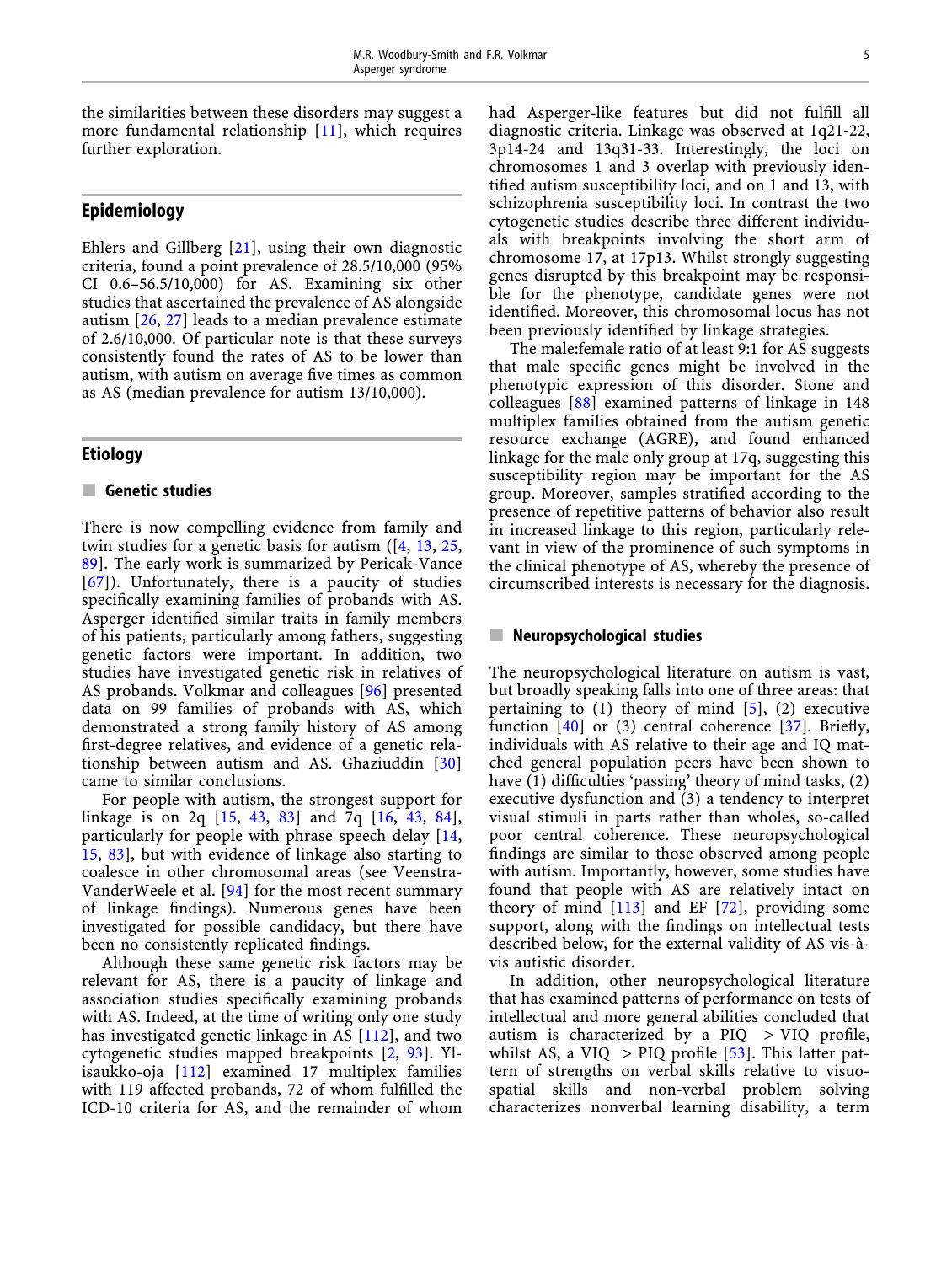coined to describe individuals with socio-communicative impairments who have this particular pattern of cognitive strength and weakness. There is indeed strong support from neuropsychological studies for an association between AS and NLD [76]. Emphasis is placed on the right hemisphere as underlying the clinical and neuropsychological presentation of these two disorders, although, as will become apparent in the following section, a number of different neuroanatomical sites are implicated in autism and AS.

#### $\blacksquare$  Neuroimaging studies

Several neuroanatomical regions of the brain have been implicated, including frontal lobe and temporal lobe regions, and the amygdala, but most studies have been probands with autism. Whilst a number of postmortem studies of people with autism implicated cerebellar abnormalities [9, 10, 18, 19], more recent research using MRI has failed to find any such abnormalities among people with autism, AS, and PDDNOS [80].

The studies which included people with AS demonstrated, along with their autism counterparts, abnormal patterns of 'activation' in the inferior temporal sulcus [78, 79], and areas of frontal dysactivation during the performance of neuropsychological tests [24, 38, 62, 74]. Other studies of AS probands have also demonstrated abnormality of functional integration of the amygdala and parahippocampal gyrus [102], and structural abnormalities of the inferior temporal gyrus, entorhinal cortex and rostral fusiform gyrus [49].

A father and son both with AS and near identical areas of cortical dysmorphology have also been described [97]. In both, MRI scanning demonstrated a region of missing tissue in each hemisphere at the point at which the middle frontal gyrus intersects with the precentral sulcus. In another case report an 11 year-old boy is described with a lesion in the right middle temporal gyrus white matter [98].

Megalencephaly remains a consistent finding among people with autism [51, 100], although no study has investigated brain size specifically among people with AS. However, interestingly, males are known to have larger brains than females, and there has been a suggestion that ASDs, and AS in particular, may be explained by an 'extreme male brain' phenotype [6].

## Management

## $\blacksquare$  Behavioral and educational interventions

These are used to (1) develop social skills, (2) encourage adaptive problem solving strategies and reduce maladaptive patterns of behavior, and (3) teach more effective communication. Although not based on strong empirical evidence, their by and large ecologically valid approach and widespread use, with a handful of anecdotal single case reports, lends support to their effectiveness. In general the approach is based on using the child's strengths (typically verbal cognitive ability and nonsocial language skills) to address areas of weakness (nonverbal and social problem solving and pragmatic language). Although a detailed account of behavioral approaches is beyond the scope of the current review, certain themes dominate. These are summarized as follows:

- **Educational programs should be tailored accord**ing to each individual's pattern of cognitive strengths and vulnerabilities, as evidenced by their profile on neuropsychological tests:
- Rote verbal learning of 'social rules' may be more effective than learning by role-playing or pictorially administered stimuli.
- $\blacksquare$  A 'parts to whole' approach should be used, where the verbal information is presented as a series of steps, rather than a narrative gestalt.
- $\blacksquare$  Most people with AS will cope better in small classes with the option for 1:1 supervision and support and small group activities.
- $\blacksquare$  As far as possible, children with AS should be integrated with their normotypical peers from whom they can generalize the social and communicative skills they learn during the more structured sessions.
- $\blacksquare$  The curriculum may need to be adapted for the child with AS, in terms of, for example, allowing more time to complete tasks, making certain instructions have been understood, etc.
- $\blacksquare$  Adaptive skills should be taught explicitly by, for example, scheduling, practicing and rehearsing. Areas of vulnerability can be identified from scores on the Vineland adaptive behavior scale (VABS).
- $\Box$  Organizational skills, often an area of vulnerability as a result of poor executive function, can be targeted by, for example, the use of scheduling, scripts, rules or lists ('things to do').
- $\blacksquare$  Social skills and pragmatic language training, usually delivered in the form of a group, refers to a variety of widely used approaches that include focussed instruction on actual target behaviors (such as, for example, eye contact), training in social perception, as provided by computer packages such as Let's Face It, or Mind Reading: An Interactive Guide to Human Emotions, and allowing the opportunity to practice the skills they have learned in varied, naturalistic contexts for generalization and maintenance (for a more detailed account see [48, 66]).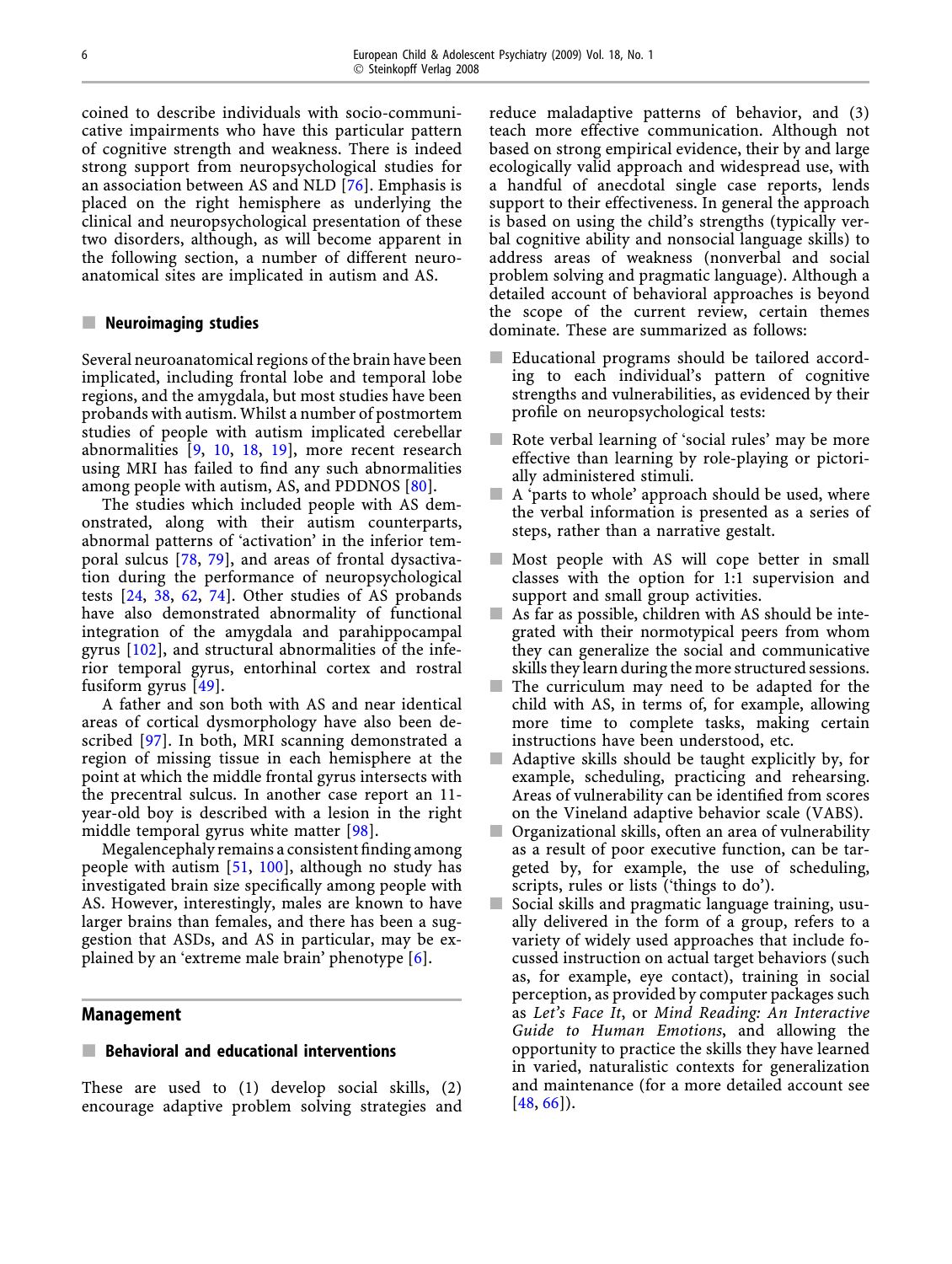## $\blacksquare$  Psychopharmacological interventions

There are a number of symptoms that commonly occur among people with AS that may be responsive to particular pharmacologic interventions. In the absence of a strong base of evidence it seems reasonable to assume that people with AS will show a similar response as their general population counterparts. Nonetheless, people with AS may be more sensitive to the effects of psychotropics, and it is sensible to start with low doses, monitor change, and titrate slowly to the most effective dose.

Inattention/hyperactivity Hyperactivity and inattention are common in AS [34]. Psychostimulants, such as methylphenidate, and selective noradrenergic reuptake inhibitors, such as atomoxetine, are used to treat ADHD. In children and adolescents with autism, Asperger's syndrome or PDDNOS there is evidence for the efficacy of methylphenidate [70], although among people with PDDs there is a risk of higher rates of steretypies, tics, social withdrawal and stimulant-induced psychosis in conjunction with their use [77]. There is also some evidence to support the usefulness of atomoxetine for treating ADHD symptoms in children with autistic disorder [39].

Rigidity In the general population, certain selective serotonin reuptake inhibitors (SSRIs) have the strongest evidence of efficacy in the treatment of symptoms of repetitive thoughts and ritualistic patterns of behavior diagnosed as OCD. Although there are no clinical trials establishing the efficacy of these in treating such symptoms in people with AS, a few studies, specifically of children and adults with autism, have demonstrated efficacy for the SSRI Fluvoxamine [60] and the SSRI Fluoxetine [17], although Fluvoxamine resulted in serious side effects among children with autism [60], including hyperactivity and irritability, which was avoided in a subsequent study by employing a lower starting dose and less steep titration [56].

Irritability and aggression A number of treatment options have proven effective in the treatment of these symptoms in people with autism. These include the SSRIs Fluvoxamine [60] (but note caution discussed in previous section) and the SSRI Sertraline [59, 87], the novel serotonin and noradrenaline reuptake inhibitor (SNRI) Mirtazapine [68], and the atypical antipsychotic risperidine  $[69]$ . Of note, the studies of McDougle [59] and Posey [68] both included subsets with AS.

Depression A number of studies have demonstrated the high rates of depression among people with AS [34, 47, 91, 103]. In the general population, several groups of drugs are used to treat depression, most notably the SSRIs. Although there are no clinical trials establishing the efficacy of antidepressants in people with AS, there is no reason to believe that these compounds would be less efficacious in AS than the general population. A few studies specifically of children and adults with autism have demonstrated efficacy for Fluoxetine [33], Citalopram [65], and Mirtazapine [68] (an SNRI). Of note, the study of Posey et al. also included subjects with AS and PDDNOS.

Anxiety Anxiety is also common among people with AS. In the general population, several groups of drugs are used to treat anxiety, most notably the SSRIs, Buspirone and  $\beta$ -blockers. Although there are no clinical trials establishing the efficacy of these in people with AS, there is no reason to believe that these compounds would be less efficacious in this group than the general population. A few studies specifically of children and adults with autism have demonstrated efficacy for Citalopram [65], Fluvoxamine [71], Sertraline [87] and Mirtazapine [68].

### Studies of outcome

There is now some evidence that as many as 20% 'grow out' of their disorder, failing to meet the diagnostic criteria in adulthood  $[81]$ , while many others 'improve' [81]. What is not clear is what factors predict those these differing outcomes. In contrast, other studies of outcome have investigated social adjustment, in terms of employment, opportunities and friendship. By far the most informative studies are longitudinal in design that measure outcome and its predictors and correlates, and there are now several studies that focus exclusively on people with autism with IQs in the normal range [42, 57], which indicate that although the majority improve over time, difficulties, in terms of communication skills, social adjustment and independent living, continue into adulthood.

A small body of literature also purports an association between AS and 'criminal offending' [63]. This -evidence' is limited, however, as the majority of these are single case studies or case series, and do not, therefore, inform on the vast majority of people with AS who live in the community, who are probably no more likely to come into contact with the criminal justice system as perpetrators than their general population counterparts [32, 108].

#### Future directions

Although the relationship between autism and AS remains an important area of research, it will only be useful if current nosological conceptualizations are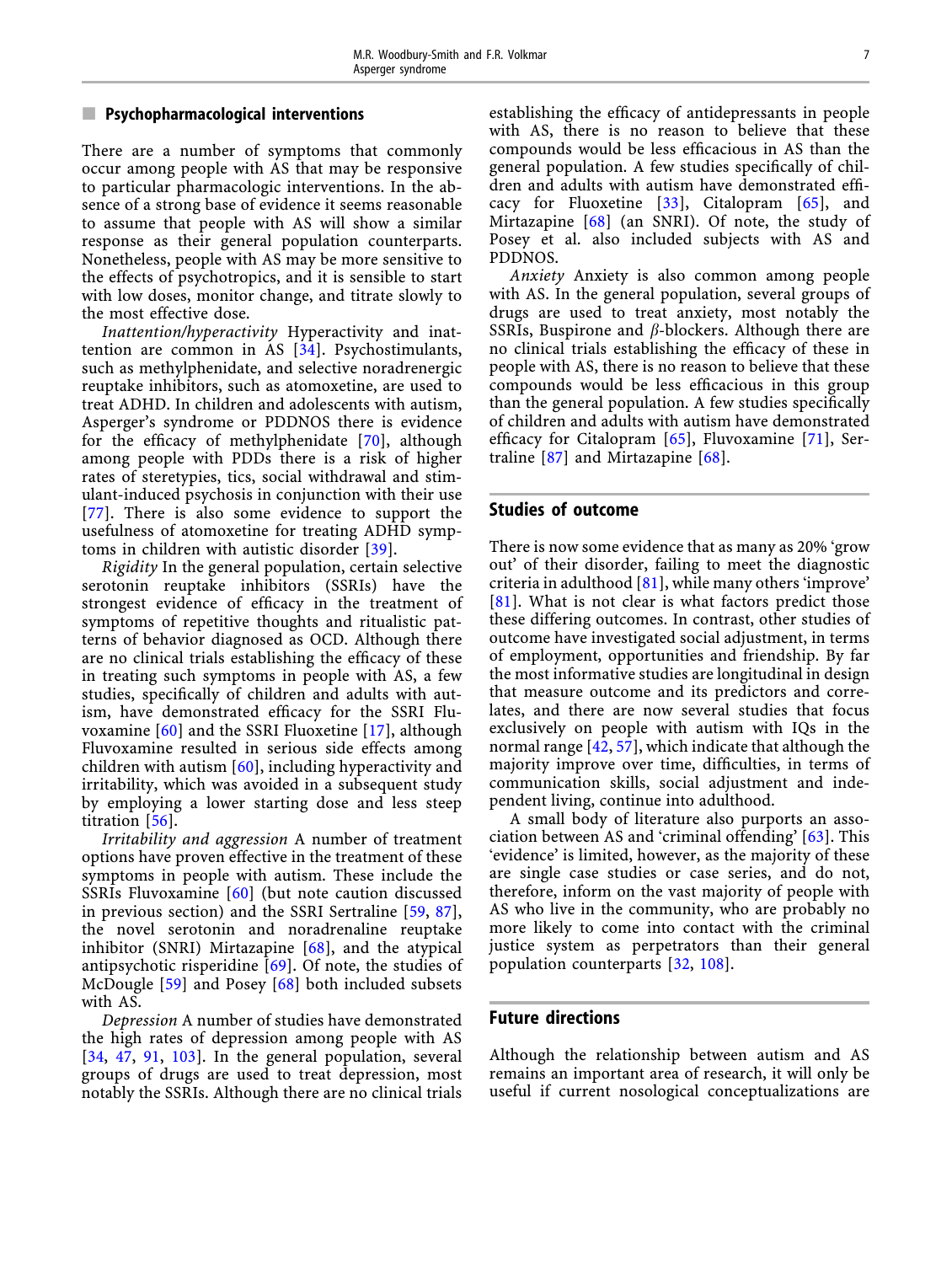modified. Moving away from the assumption that Asperger's is simply a 'subtype' of autism may provide a better basis for external validity. The text revision of the DSM-IV has begun to recognize some of the more characteristic symptoms of AS, and recent research has started to investigate external validity

based upon modified criteria [46]. Nosological research such as this is urgently needed, and will form the basis for emerging conceptualizations of AS, its underlying etiology, and its relationship to other disorders of social interaction, including autism, schizoid PD and NLD.

#### References

- 1. American Psychiatric Association (1994) Diagnostic and statistical manual of mental disorders, 4th edn. American Psychiatric Association, Washington, DC
- 2. Anneren G, Dahl N, Uddenfeldt U, Janols LO (1995) Asperger syndrome in a boy with a balanced de novo translocation: t(17;19)(p13.3;p11) [letter]. Am J Med Genet 56:330–331
- 3. Asperger H (1944) Die ''autistichen Psychopathen'' im Kindersalter. Archive fur psychiatrie und Nervenkrankheiten 117:76–136
- 4. Bailey A, Le Couteur A, Gottesman I, Bolton P (1995) Autism as a strongly genetic disorder: evidence from a British twin study. Psychol Med 25:63–77
- 5. Baron-Cohen S (1995) Mindblindness. MIT Press, Cambridge
- 6. Baron-Cohen S, Hammer J (1997) Is autism an extreme form of the ''male brain''? Adv Infancy Res 11:193–217
- 7. Baron-Cohen S, Scahill VL, Izaguirre J, Hornsey H, Robertson MM (1999) The prevalence of Gilles de la Tourette syndrome in children and adolescents with autism: a large scale study. Psychol Med 29:1151–1159
- 8. Baron-Cohen S, Wheelwright S, Skinner R, Martin J, Clubley E (2001) The autism-spectrum quotient (AQ): evidence from Asperger syndrome/ high-functioning autism, males and females, scientists and mathematicians. J Autism Dev Disord 31:5–17 (erratum appears in J Autism Dev Disord 2001 Dec;31(6):603)
- 9. Bauman M, Kemper TL (1985) Histoanatomic observations of the brain in early infantile autism. Neurology 35:866–874
- 10. Bauman ML (1996) Brief report: neuroanatomic observations of the brain in pervasive developmental disorders. J Autism Dev Disord 26:199–203
- 11. Bejerot S (2007) An autistic dimension: a proposed subtype of obsessive–compulsive disorder. Autism 11:101–110
- 12. Berument SK, Rutter M, Lord C, Pickles A, Bailey A (1999) Autism screening questionnaire: diagnostic validity. Br J Psychiatry 175:444–451
- 13. Bolton P, Macdonald H, Pickles A, Rios P et al (1994) A case-control family history study of autism. J Child Psychol Psychiatry 35:877–900
- 14. Bradford Y, Haines J, Hutcheson H, Gardiner M, Braun T, Sheffield V, Cassavant T, Huang W, Wang K, Vieland V, Folstein S, Santangelo S, Piven J (2001) Incorporating language phenotypes strengthens evidence of linkage to autism. Am J Med Genet 105:539–547
- 15. Buxbaum JD, Silverman JM, Smith CJ, Kilifarski M, Reichert J, Hollander E, Lawlor BA, Fitzgerald M, Greenberg DA, Davis KL (2001) Evidence for a susceptibility gene for autism on chromosome 2 and for genetic heterogeneity. Am J Hum Genet 68:1514– 1520 (erratum appears in Am J Hum Genet 2001 Aug;69(2):470)
- 16. CLSA (1999) An autosomal genomic screen for autism. Am J Med Genet (Neuropsychiatr Genet) 88:609–615
- 17. Cook EH Jr, Rowlett R, Jaselskis C, Leventhal BL (1992) Fluoxetine treatment of children and adults with autistic disorder and mental retardation. J Am Acad Child Adolesc Psychiatry 31:739–745
- 18. Courchesne E, Townsend J, Saitoh O (1994) The brain in infantile autism: posterior fossa structures are abnormal. Neurology 44:214–223
- 19. Courchesne E, Yeung-Courchesne R, Press GA, Hesselink JR, Jernigan TL (1988) Hypoplasia of cerebellar vermal lobules VI and VII in autism. N Engl J Med 318:1349–1354
- 20. Denckla M (1983) The neuropsychology of social–emotional learning disabilities. Arch Neurol 40:461–462
- 21. Ehlers S, Gillberg C (1993) The epidemiology of Asperger syndrome. A total population study. J Child Psychol Psychiatry 34:1327–1350
- 22. Ehlers S, Gillberg C, Wing L (1999) A screening questionnaire for Asperger syndrome and other high-functioning autism spectrum disorders in school age children. J Autism Dev Disord 29:129–141
- 23. Filipek P (2005) Medical aspects of autism. In: Volkmar FR, Klin A, Paul R, Cohen DJ (eds) Handbook of autism and pervasive developmental disorders. Wiley, Hoboken, pp 534– 578
- 24. Fletcher PC, Happe F, Frith U, Baker SC, Dolan RJ, Frackowiak RS, Frith CD (1995) Other minds in the brain: a functional imaging study of ''theory of mind'' in story comprehension. Cognition 57:109–128
- 25. Folstein S, Rutter M (1977) Infantile autism: a genetic study of 21 twin pairs. J Child Psychol Psychiatry 18:297–321
- 26. Fombonne E (2005) Epidemiological studies of pervasive developmental disorders. In: Volkmar FR, Klin A, Paul R, Cohen DJ (eds) Handbook of autism and pervasive developmental disorders. Wiley, Hoboken, pp 42–69
- 27. Fombonne E, Tidmarsh L (2003) Epidemiologic data on Asperger disorder. Child Adolesc Psychiatr Clin N Am 12:15–21
- 28. Frith U (1991) Autism and Asperger's syndrome. Cambridge University Press, Cambridge
- 29. Ghaziuddin M (2008) Defining the behavioral phenotype of Asperger syndrome. J Autism Dev Disord 38:138–142
- 30. Ghaziuddin M (2005) A family history study of Asperger syndrome. J Autism Dev Disord 35:177–182
- 31. Ghaziuddin M, Ghaziuddin N, Greden J (2002) Depression in persons with autism: implications for research and clinical care. J Autism Dev Disord 32:299–306
- 32. Ghaziuddin M, Tsai L, Ghaziuddin N (1991) Brief report: violence in Asperger syndrome, a critique. J Autism Dev Disord 21:349–354
- 33. Ghaziuddin M, Tsai L, Ghaziuddin N (1991) Fluoxetine in autism with depression (letter; comment). J Am Acad Child Adolesc Psychiatry 30:508–509
- 34. Ghaziuddin M, Weidmer-Mikhail E, Ghaziuddin N (1998) Comorbidity of Asperger syndrome: a preliminary report. J Intellect Disabil Res 42:279– 283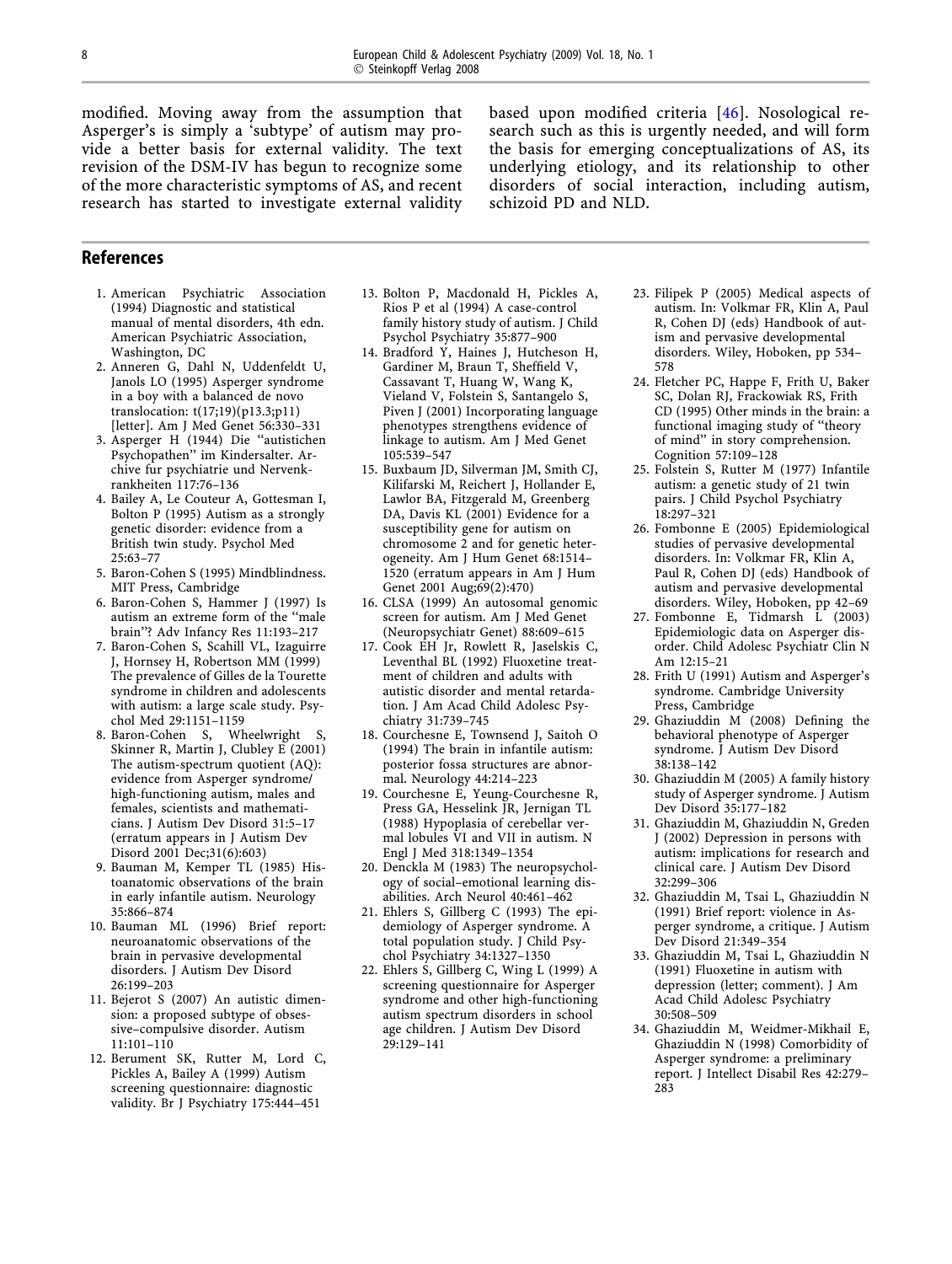- 35. Gillberg C, Gillberg C, Rastam M, Wentz E (2001) The Asperger syndrome (and high-functioning autism) diagnostic interview (ASDI): a preliminary study of a new structured clinical interview. Autism 5:57–66
- 36. Gilliam J (2000) Gilliam Asperger's disorder scale. PRO-ED, Austin
- 37. Happe F (2005) The weak central coherence account of autism. In: Volkmar F, Paul R, Klin A, Donald C (eds) Handbook of autism and pervasive developmental disorders. Wiley, Hoboken, pp 640–649
- 38. Happe F, Ehlers S, Fletcher P, Frith U, Johansson M, Gillberg C, Dolan R, Frackowiak R, Frith C (1996) 'Theory of mind' in the brain. Evidence from a PET scan study of Asperger syndrome. Neuroreport 8:197–201
- 39. Hazell P (2007) Drug therapy for attention-deficit/hyperactivity disorder-like symptoms in autistic disorder. J Paediatr Child Health 43:19–24
- 40. Hill EL (2004) Evaluating the theory of executive dysfunction in autism. Dev Rev 24:189–233
- 41. Hippler K, Klicpera C (2003) A retrospective analysis of the clinical case records of 'autistic psychopaths' diagnosed by Hans Asperger and his team at the University Children's Hospital, Vienna. Philos Trans R Soc Lond B Biol Sci 358:291–301
- 42. Howlin P (2000) Outcome in adult life for more able individuals with autism or Asperger syndrome. Autism 4:63– 83
- 43. International Molecular Genetic Study of Autism Consortium (2001) A genomewide screen for autism: strong evidence for linkage to chromosomes 2q, 7q, and 16p. Am J Hum Genet 69:570–581
- 44. Kanner L (1943) Autistic disturbances of affective contact. Nerv Child 2:217– 250
- 45. Klin A, McPartland J, Volkmar FR (2005) Asperger syndrome. In: Volkmar FR, Klin A, Paul R, Cohen DJ (eds) Handbook of autism and pervasive developmental disorders. Wiley, Hoboken, pp 88–125
- 46. Klin A, Pauls D, Schultz R, Volkmar F (2005) Three diagnostic approaches to Asperger syndrome: implications for research. J Autism Dev Disord 35:221–234
- 47. Klin A, Volkmar FR (1997) Asperger's syndrome. In: Cohen DJ, Volkmar FR (eds) Handbook of autism & pervasive developmental disorders. Wiley, New York, pp 94–122
- 48. Klin A, Volkmar FR (2000) Treatment and intervention guidelines for individuals with Asperger syndrome. In: Klin A, Volkmar FR (eds) Asperger syndrome. The Guilford Press, New York, pp 340–366
- 49. Kwon H, Ow A, Pedatella K, Lotspeich L, Reiss A (2004) Voxel-based morphometry elucidates structural neuroanatomy of high-functioning autism and Asperger syndrome. Dev Med Child Neurol 46:760–764
- 50. Lainhart JE (1999) Psychiatric problems in individulas with autism, their parents and siblings. Int Rev Psychiatry 11:278–298
- 51. Lainhart JE, Piven J, Wzorek M, Landa R, Santangelo SL, Coon H, Folstein SE (1997) Macrocephaly in children and adults with autism. J Am Acad Child Adolesc Psychiatry 36:282–290
- 52. Leekam S, Libby S, Wing L, Gould J, Gillberg C (2000) Comparison of ICD-10 and Gillberg's criteria for Asperger syndrome. Autism 4:11–28
- 53. Lincoln A, Courchesne E, Allen M, Hanson E, Ene M (1998) Neurobiology of Asperger syndrome: seven case studies and quantitative magnetic resonance imaging findings. In: Schopler E, Mesibov GB, Kunc LJ (eds) Asperger syndrome or high functioning autism? Plenum, New York, pp 145–166
- 54. Lord C, Risi S, Lambrecht L, Cook EH, Leventhal BL, DiLavore PC, Pickles A, Rutter M (2000) The autism diagnostic observation schedule—generic: a standard measure of social and communication deficits associated with the spectrum of autism. J Autism Dev Disord 30:205–223
- 55. Lord C, Rutter M, Le Couteur A (1994) Autism diagnostic interview—revised: a revised version of a diagnostic interview for caregivers of individuals with possible pervasive developmental disorders. J Autism Dev Disord 24:659–685
- 56. Martin A, Koenig K, Anderson GM, Scahill L (2003) Low-dose fluvoxamine treatment of children and adolescents with pervasive developmental disorders: a prospective, openlabel study. J Autism Dev Disord 33:77–85
- 57. Mawhood L, Howlin P, Rutter M (2000) Autism and developmental receptive language disorder—a comparative follow-up in early adult life. I: Cognitive and language outcomes. J Child Psychol Psychiatry 41:547–559
- 58. Mayes SD, Calhoun SL, Crites DL (2001) Does DSM-IV Asperger's disorder exist? J Abnorm Child Psychol 29:263–271
- 59. McDougle CJ, Brodkin ES, Naylor ST, Carlson DC, Cohen DJ, Price LH (1998) Sertraline in adults with pervasive developmental disorders: A prospective open-label investigation. J Clin Psychopharmacol 18:62–66
- 60. McDougle CJ, Naylor ST, Cohen DJ, Volkmar FR, Heninger GR, Price LH (1996) A double-blind, placebo-controlled study of fluvoxamine in adults with autistic disorder (see comments). Arch Gen Psychiatry 53:1001– 1008
- 61. Miller JN, Ozonoff S (2000) The external validity of Asperger disorder: lack of evidence from the domain of neuropsychology. J Abnorm Psychol 109:227–238
- 62. Mundy P (2003) The neural basis of social impairments in autism: the role of the dorsal medial–frontal cortex and anterior cingulate system. J Child Psychol Psychiatry 44:793–809
- 63. Murphy D (2002) Asperger's Syndrome: forensic considerations. Forensic Update 68:10–16
- 64. Myles BS (2001) Asperger syndrome diagnostic scale. PRO-ED, Austin
- 65. Namerow LB, Thomas P, Bostic JQ, Prince J, Monuteaux MC (2003) Use of citalopram in pervasive developmental disorders. J Dev Behav Pediatr 24:104–108
- 66. Paul R (2003) Promoting social communication in high functioning individuals with autistic spectrum disorders. Child Adoles Psychiatr Clin N Am 12:87–106 (vi–vii)
- 67. Pericak-Vance MA (2003) The genetics of autistic disorder. In: Plomin R, DeFries JC et al (eds) Behavioral genetics in the postgenomic era. American Psychological Association, Washington, DC, pp 267–288
- 68. Posey DJ, Guenin KD, Kohn AE, Swiezy NB, McDougle CJ (2001) A naturalistic open-label study of mirtazapine in autistic and other pervasive developmental disorders. J Child Adolesc Psychopharmacol 11:267–277
- 69. Research Units on Pediatric Psychopharmacology Autism Network (2002) Risperidine in children with autism and serious behavioral problems. N Eng J Med 347:314–321
- 70. Research Units on Pediatric Psychopharmacology Autism Network (2005) Randomized, controlled, crossover trial of methylphenidate in pervasive developmental disorders with hyperactivity. Arch Gen Psychiatry 62:1266–1274
- 71. Riddle MA, Bernstein GA, Cook EH, Leonard HL, March JS, Swanson JM (1999) Anxiolytics, adrenergic agents, and naltrexone. J Am Acad Child Adolesc Psychiatry 38:546–556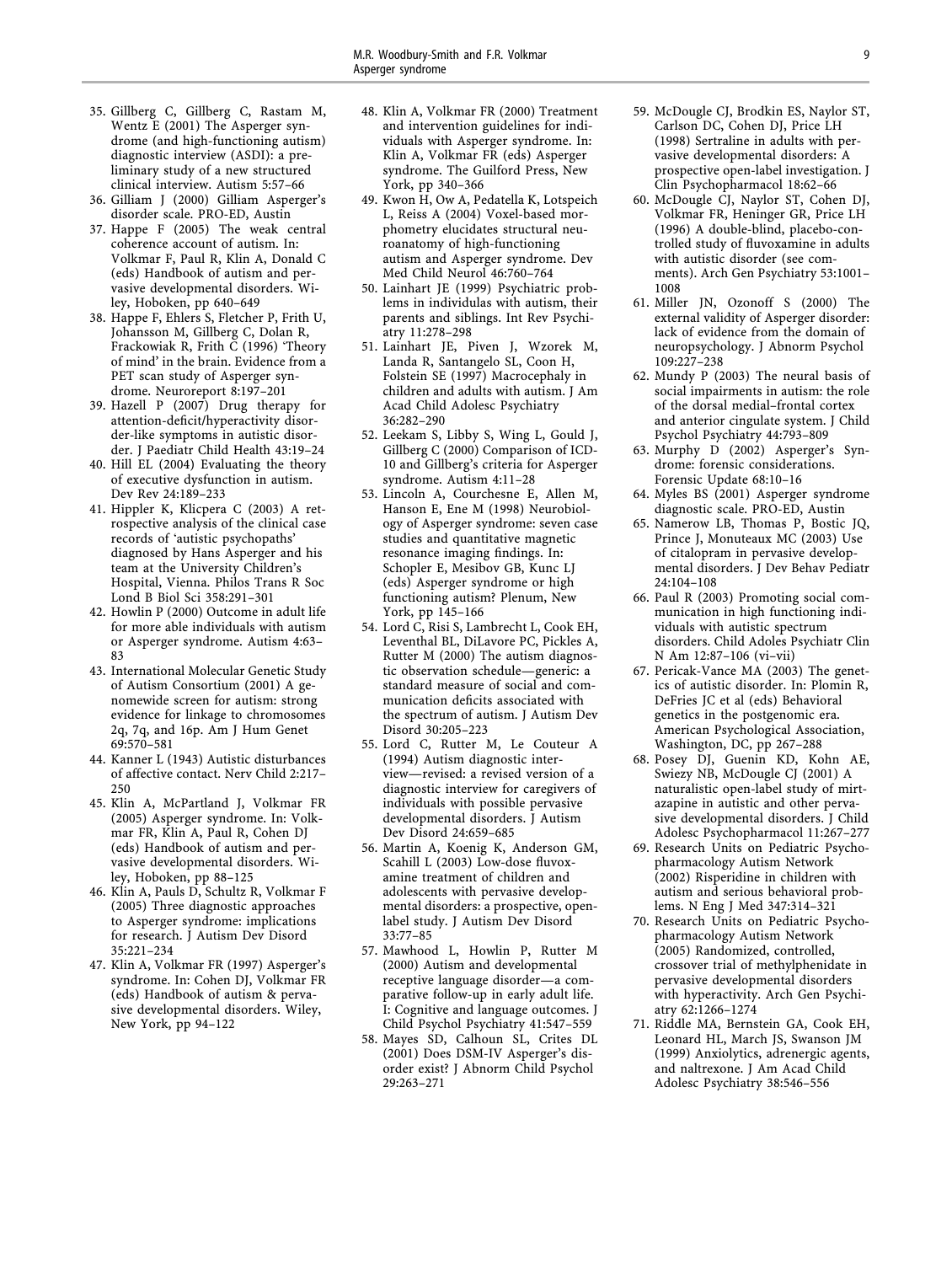- 72. Rinehart NJ, Bradshaw JL, Tonge BJ, Brereton AV, Bellgrove MA (2002) A neurobehavioral examination of individuals with high-functioning autism and Asperger disorder using a frontostriatal model of dysfunction. Behav Cogn Neurosci Rev 1:164–177
- 73. Ring H, Woodbury-Smith M, Watson P, Wheelwright S, Baron-Cohen S (2008) Clinical heterogeneity among people with high functioning autism spectrum conditions evidence favouring a continuous severity gradient. Behav Brain Funct 4:11
- 74. Ring HA, Baron-Cohen S, Wheelwright S, Williams SC, Brammer M, Andrew C, Bullmore ET (1999) Cerebral correlates of preserved cognitive skills in autism: a MRI study of embedded figures task performance. Brain 122:1305–1315
- 75. Rourke BP (1987) Syndrome of nonverbal learning disabilities: the final common pathway of white-matter disease/dysfunction? Clin Neuropsychol 1:209–234
- 76. Rourke BP, Tsatsanis KD (2000) Nonverbal learning disabilities and Asperger syndrome. In: Klin A, Volkmar FR (eds) Asperger syndrome. The Guilford Press, New York, pp 231–253
- 77. Scahill L, Martin A (2005) Psychopharmacology. In: Volkmar F, Paul R, Klin A, Donald C (eds) Handbook of autism and pervasive developmental disorders. Wiley, Hoboken, pp 1102-1120
- 78. Schultz RT, Gauthier I, Klin A, Fulbright RK, Anderson AW, Volkmar F, Skudlarski P, Lacadie C, Cohen DJ, Gore JC (2000) Abnormal ventral temporal cortical activity during face discrimination among individuals with autism and Asperger syndrome. Arch Gen Psychiatry 57:331–340
- 79. Schultz RT, Grelotti DJ, Klin A, Kleinman J, Van der Gaag C, Marois R, Skudlarski P (2003) The role of the fusiform face area in social cognition: implications for the pathobiology of autism. Philos Trans R Soc Lond Ser B Biol Sci 358:415–427
- 80. Schultz RT, Romanski LM, Tsatsanis KD (2000) Neurofunctional models of autistic disorder and Asperger syndrome: clues from neuroimaging. In: Klin A, Volkmar FR (eds) Asperger syndrome. The Guilford Press, New York, pp 172–209
- 81. Seltzer MM, Krauss MW, Shattuck PT, Orsmond G, Swe A, Lord C (2003) The symptoms of autism spectrum disorders in adolescence and adulthood. J Autism Dev Disord 33:565– 581
- 82. Shao Y, Cuccaro ML, Hauser ER, Raiford KL, Menold MM, Wolpert CM, Ravan SA, Elston L, Decena K, Donnelly SL, Abramson RK, Wright HH, DeLong GR, Gilbert JR, Pericak-Vance MA (2003) Fine mapping of autistic disorder to chromosome 15q11-q13 by use of phenotypic subtypes. Am J Hum Genet 72:539–548
- 83. Shao Y, Raiford KL, Wolpert CM, Cope HA, Ravan SA, Ashley-Koch AA, Abramson RK, Wright HH, DeLong RG, Gilbert JR, Cuccaro ML, Pericak-Vance MA (2002) Phenotypic homogeneity provides increased support for linkage on chromosome 2 in autistic disorder. Am J Hum Genet 70:1058–1061
- 84. Shao Y, Wolpert CM, Raiford KL, Menold MM, Donnelly SL, Ravan SA, Bass MP, McClain C, von Wendt L, Vance JM, Abramson RH, Wright HH, Ashley-Koch A, Gilbert JR, DeLong RG, Cuccaro ML, Pericak-Vance MA (2002) Genomic screen and follow-up analysis for autistic disorder. Am J Med Genet 114:99–105
- 85. South M, Ozonoff S, McMahon W (2005) Repetitive behavior profiles in apserger syndrome adn high-functioning autism. J Autism Dev Disord 35:145–158
- 86. Spiker D, Lotspeich LJ, Dimiceli S, Myers RM, Risch N (2002) Behavioral phenotypic variation in autism multiplex families: evidence for a continuous severity gradient. Am J Med Genet 114:129–136
- 87. Steingard RJ, Zimnitzky B, DeMaso DR, Bauman ML, Bucci JP (1997) Sertraline treatment of transitionassociated anxiety and agitation in children with autistic disorder. J Child Adolesc Psychopharmacol 7:9–15
- 88. Stone J, Merriman B, Cantor RY, Gilliam T, Geshwind D, Nelson S (2004) Evidence for sex specific risk alleles in autism spectrum disorder. Am J Hum Genet 75:1117–1123
- 89. Szatmari P, MacLean JE, Jones MB, Bryson SE, Zwaigenbaum L, Bartolucci G, Mahoney WJ, Tuff L (2000) The familial aggregation of the lesser variant in biological and nonbiological relatives of PDD probands: a family history study. J Child Psychol Psychiatry 41:579–586
- 90. Tantam D (2000) Adolescence and adulthood of individuals with Asperger syndrome. In: Klin A, Volkmar FR (eds) Asperger syndrome. The Guilford Press, New York, pp 367–399
- 91. Tantam D (1991) Asperger syndrome in adulthood. In: Frith U (eds) Autism and Asperger syndrome. Cambridge University Press, Cambridge
- 92. Tantam D (2000) Psychological disorder in adolescents and adults with Asperger syndrome. Autism 4:47–62
- 93. Tentler D, Johannesson T, Johansson M, Rastam M, Gillberg C, Orsmark C, Carlsson B, Wahlstrom J, Dahl N (2003) A candidate region for Asperger syndrome defined by two 17p breakpoints. Eur J Hum Genet 11:189–195
- 94. Veenstra-VanderWeele J, Cook EH Jr (2004) Molecular genetics of autism spectrum disorder. Mol Psychiatry 9:819–832
- 95. Volkmar FR, Klin A (2000) Diagnostic issues in Asperger syndrome. In: Klin A, Volkmar FR (eds) Asperger syndrome. The Guilford Press, New York, pp 25–71
- 96. Volkmar FR, Klin A, Pauls D (1998) Nosological and genetic aspects of Asperger syndrome. J Autism Dev Disord 28:457–463
- 97. Volkmar FR, Klin A, Schultz R, Bronen R, Marans WD, Sparrow S, Cohen DJ (1996) Asperger's syndrome (clinical conference). J Am Acad Child Adolesc Psychiatry 35:118–123
- 98. Volkmar FR, Klin A, Schultz RT, Rubin E, Bronen R (2000) Asperger's disorder. Am J Psychiatry 157:262– 267
- 99. Volkmar FR, Klin A, Siegel B, Szatmari P, Lord C, Campbell M, Freeman BJ, Cicchetti DV, Rutter M, Kline W et al (1994) Field trial for autistic disorder in DSM-IV. Am J Psychiatry 151:1361–1367
- 100. Wallace GL, Treffert DA (2004) Head size and autism. Lancet 363:1003– 1004
- 101. Weintraub S, Mesulam MM (1983) Developmental learning disabilities of the right hemisphere. Emotional, interpersonal, and cognitive components. Arch Neurol 11:463–468
- 102. Welchew DE, Ashwin C, Berkouk K, Salvador R, Suckling J, Baron-Cohen S, Bullmore E (2005) Functional disconnectivity of the medial temporal lobe in Asperger's syndrome. Biol Psychiatry 57:991–998
- 103. Wing L (1981) Asperger's syndrome: a clinical account. Psychol Med 11:115–129
- 104. Wing L (1997) The autistic spectrum. Pergamon, New York
- 105. Wing L, Leekam SR, Libby SJ, Gould J, Larcombe M (2002) The diagnostic interview for social and communication disorders: background, interrater reliability and clinical use. J Child Psychol Psychiatry 43:307–325
- 106. Wolff S (1991) ''Schizoid'' personality in childhood and adult life. I: The vagaries of diagnostic labelling. Br J Psychiatry 159:615–620